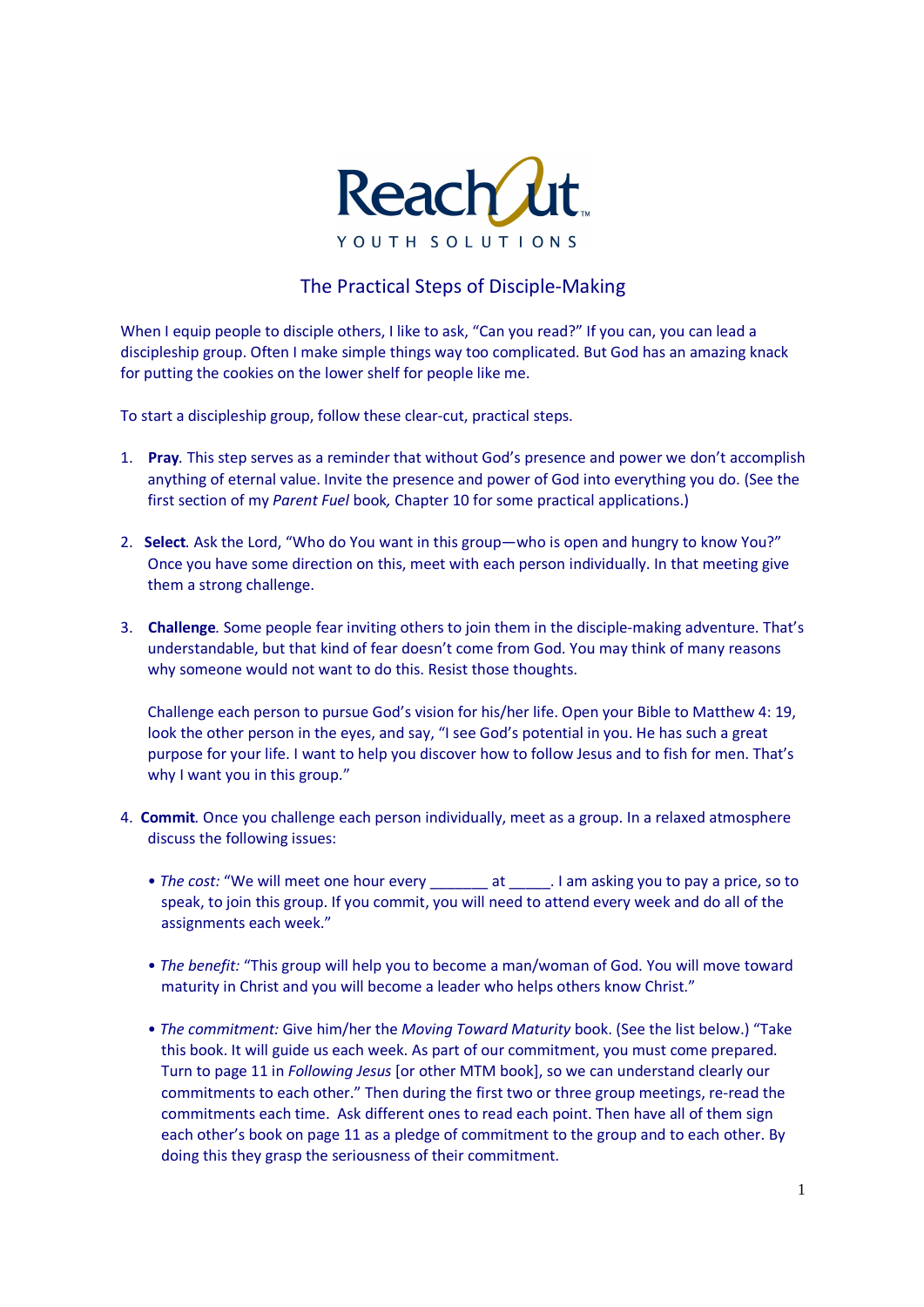- *The price:* Charge them for the book. This helps them realize that becoming part of the group will cost them something.
- 5. **Prepare***.* Prior to the first group meeting several actions need to occur for you and your group to come prepared.
	- View the group as a long-term process—hopefully you will disciple these people in some way for the rest of your life! And potentially you will work with this particular group over the next few years.
	- Use the *Moving Toward Maturity* books with the long-term process in view. The *Moving Toward Maturity* series, five books of ten weeks each, will take you on a stair-step course of maturing your group in Christ. Each book builds on the previous one.
		- *Following Jesus* builds a solid foundation for a life-changing relationship with Christ and for becoming a disciple of Christ.
		- *Spending Time Alone with God* deepens each person's relationship with Jesus by teaching how to spend time with Him.
		- *Making Jesus Lord* challenges each person to obey Jesus and to give Him control in day-today issues.
		- *Giving Away Your Faith* guides each person into the wild adventure of overcoming his or her fears and taking the risk to boldly communicate Christ.
		- *Influencing Your World* shows the group members that they can become influential leaders through serving the needs of the people around them.
		- Three additional books will supplement the disciple-making process.
			- *Moving Toward Maturity Leader's Guide*, which you are reading now, will guide you to lead your group. Here you have a simple structure to lead a lively and life-changing discipleship group.
			- *Time Alone with God Notebook* gives the practical tools for a daily adventure with God. *Getting Started* helps new believers successfully begin their walk with Christ.

Going through these books will take two-plus years. If your group is teenagers, and you begin while your kids attend middle school, they finish in two years. Somewhere along the way they can begin to disciple a younger group of kids—multiplying disciple-makers!

- Order *Following Jesus* and the other *Moving Toward Maturity* books online at www.reachout.org. You will want to get your own copy of *Following Jesus*. Go through it just like the kids go through their books.
- Decide with the group the time, place, length of meeting, and size of the group. Ideal is from four to eight people. Each book takes at least ten weeks to complete.
- 6. **Lead.** The success of the group depends not so much on the curriculum, but rather on the way you lead. Build the relationships. Keep your disciples focused. Follow these guidelines to structure the group.